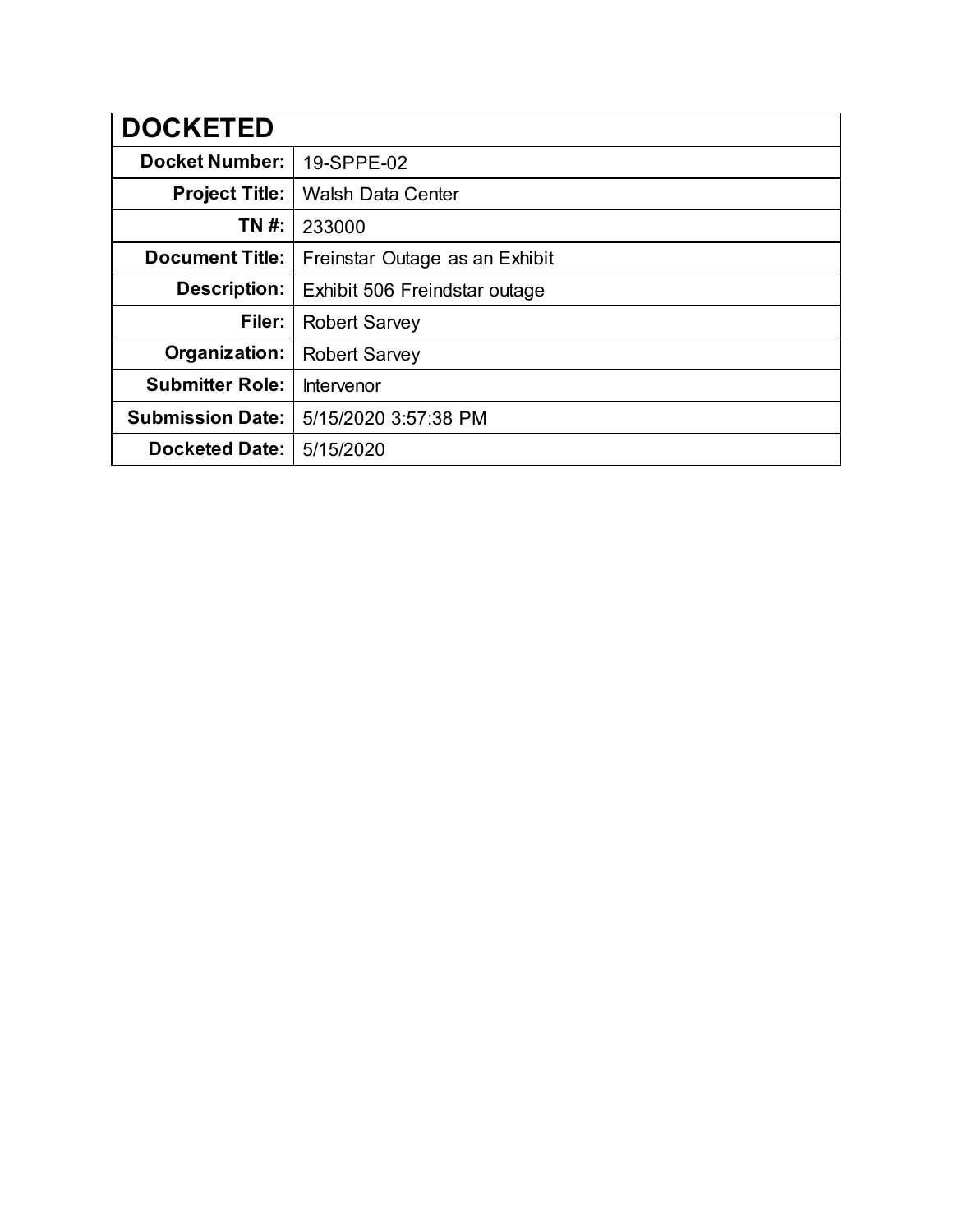## Exhibit 506-Frienstar Outage

<https://www.datacenterknowledge.com/archives/2008/11/17/ups-failure-triggered-friendster-outage>

## **UPS Failure Triggered Friendster Outage**

A "catastrophic" UPS failure caused a power outage Thursday at a Santa Clara data center operated by Quality Technology Services, triggering lengthy problems for the social network Friendster.

[Rich Miller](https://www.datacenterknowledge.com/archives/author/rich-miller) | Nov 17, 2008

A "catastrophic" UPS failure caused a power outage Thursday at a Santa Clara data center operated by Quality Technology Services, triggering days of performance problems for the social network [Friendster.](http://www.friendster.com/) Quality Tech said the outage occurred during planned maintenance when the facility was switched from utility power to backup diesel generators.

"Regrettably, the maintenance did not go as planned and we suffered a catastrophic UPS failure at 8:22 am Pacific Standard Time," said Mark Waddington, President of Quality Technology Services, in an incident report for customers. "The UPS failed to stand in and smoothly transfer power from the utility to the temporary generators due to a voltage regulator problem with the temporary generators. The failure resulted in the triggering of the FM200 (fire suppression) system in the enclosed battery room and the subsequent EPO as part of our life safety system."

FM200 is a popular *fire suppression* system that uses a chemical "clean agent" rather than water. The [EPO](http://www.datacenterknowledge.com/archives/2007/05/07/averting-disaster-with-the-epo-button/) (Emergency Power Off) button instantly cuts power in the data center when a situation presents a risk to worker safety or equipment.

**The Santa Clara facility was back on generator power within two hours**, but Friendster remained offline for [more than 23 hours](http://royal.pingdom.com/2008/11/14/massive-downtime-for-friendster-today-and-yesterday/) over three days. While it has been eclipsed in the U.S. by MySpace and Facebook, Friendster has seen strong growth in international markets (particularly the Philippines) and says it has 85 million users.

When Friendster came back online, many of its users found large chunks of their friend lists missing, triggering rumors that the site had been hacked. Friendster addressed the issue Saturday in its [customer forum.](http://www.friendster.com/forums/post/list/10/345)

"We're aware of the problem that some users are having with missing friends," a Friendster rep posted. "We experienced a major power outage the other day, that we're still recovering from. We are actively working on resolving the problem with missing friends. Rest assured that no